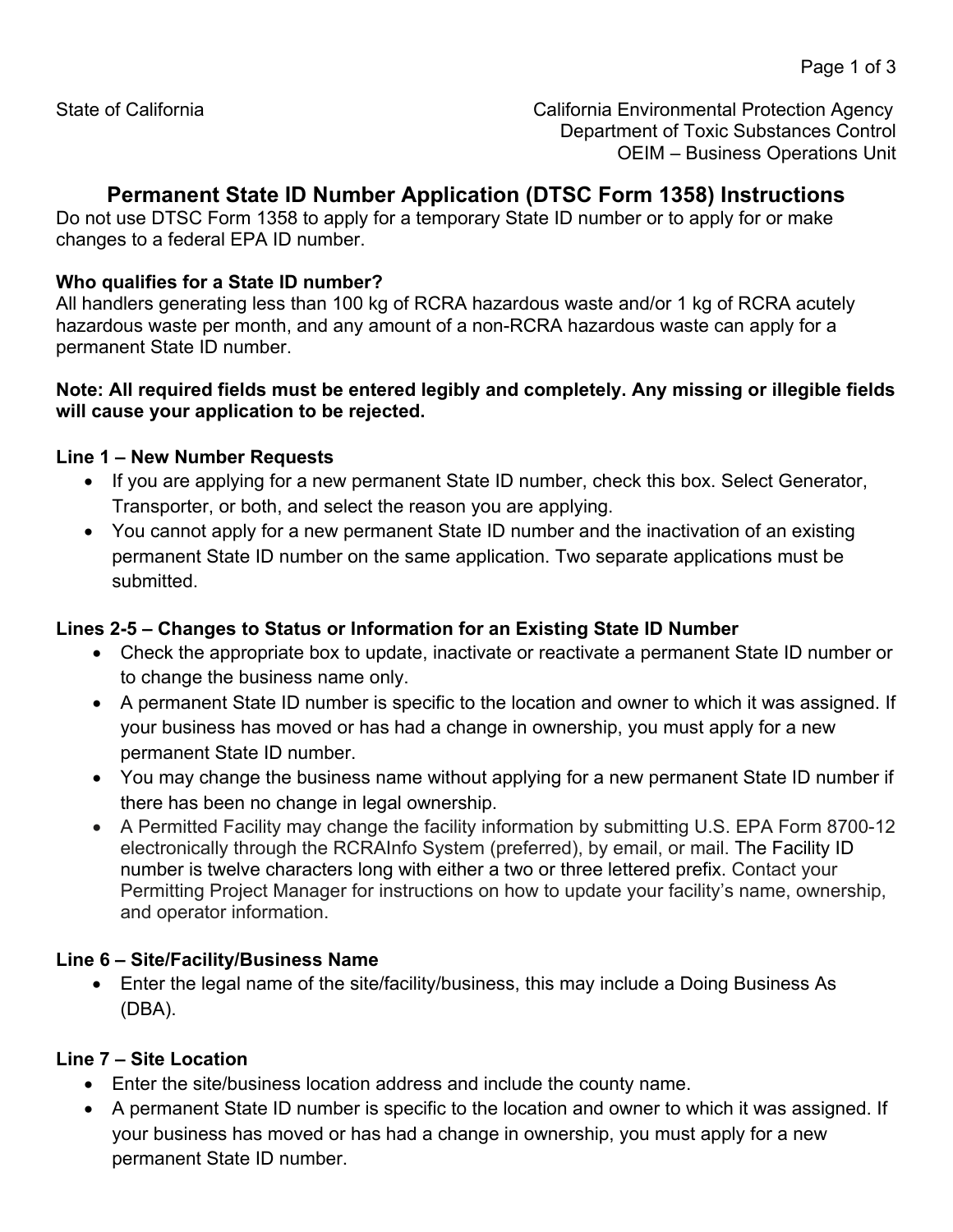- The address must be a physical address with a street number and street name. If there is no physical address, the latitude and longitude or assessor's parcel number is acceptable.
- Post office boxes and descriptive addresses are not acceptable.

### **Line 8 – Federal Employer ID Number, California Department of Tax and Fee Administration (CDTFA) Number, and Secretary of State Entity/Filing Number**

- Enter the Federal Employer ID Number (FEIN), also known as the Federal Tax Identification Number. If the business is a sole proprietorship and does not have a FEIN, enter "sole proprietorship" or "N/A". Do not enter your social security number (SSN) if you are a sole proprietor and are using your SSN as your taxpayer identification number. This field is required and cannot be left blank.
- A CDTFA Number, also known as a Hazardous Waste Generator Fee account number, is only required if your business generates or produces five or more tons of hazardous waste per calendar year, regardless of the final waste disposition. DTSC notifies CDTFA when a State ID number has been issued. To apply for a CDTFA Number or for more information, visit the [California Department of Tax and Fee Administration](http://www.cdtfa.ca.gov/) at [cdtfa.ca.gov.](http://cdtfa.ca.gov/)
- If the CDTFA Number is not applicable to you or your company, this field will be left blank.
- We use the entity or filing number issued by the California Secretary of State (SOS) to match the business owner information on the form with the registered business owner filed with the SOS. This field should be left blank if the business is a sole proprietorship or the number is unknown. For more information, visit the California Secretary of State's website at [https://www.sos.ca.gov/business-programs/business-entities/faqs.](https://www.sos.ca.gov/business-programs/business-entities/faqs)

### **Line 9 – Mailing Address**

- Enter the mailing address. This address may be different from the site location address, and a P.O. Box can be used.
- You must enter a complete mailing address as this is a required field. Using phrases such as "Same as above" will cause your application to be rejected.

### **Line 10 – Site Contact Information**

- Enter the site contact person's name, address, and phone number. These fields must be filled out completely or the application will be rejected.
- Entering an email address and fax number are recommended if available.

### **Line 11 – Legal Business Owner**

- Enter the legal business owner's information. If the business is a corporation, enter the company's legal business name. Example: Mike's Bikes, Inc.
- Partnerships, corporations, and Limited Liability Companies (LLCs) information should match what the California Secretary of State (SOS) has on file. All companies, except for sole proprietors, will be verified with the SOS before ID number issuance. To look up the owner information visit the California Secretary of State's website at [https://businesssearch.sos.ca.gov/.](https://businesssearch.sos.ca.gov/)
- Do not enter the property owner or management company since they are not the entity generating hazardous waste.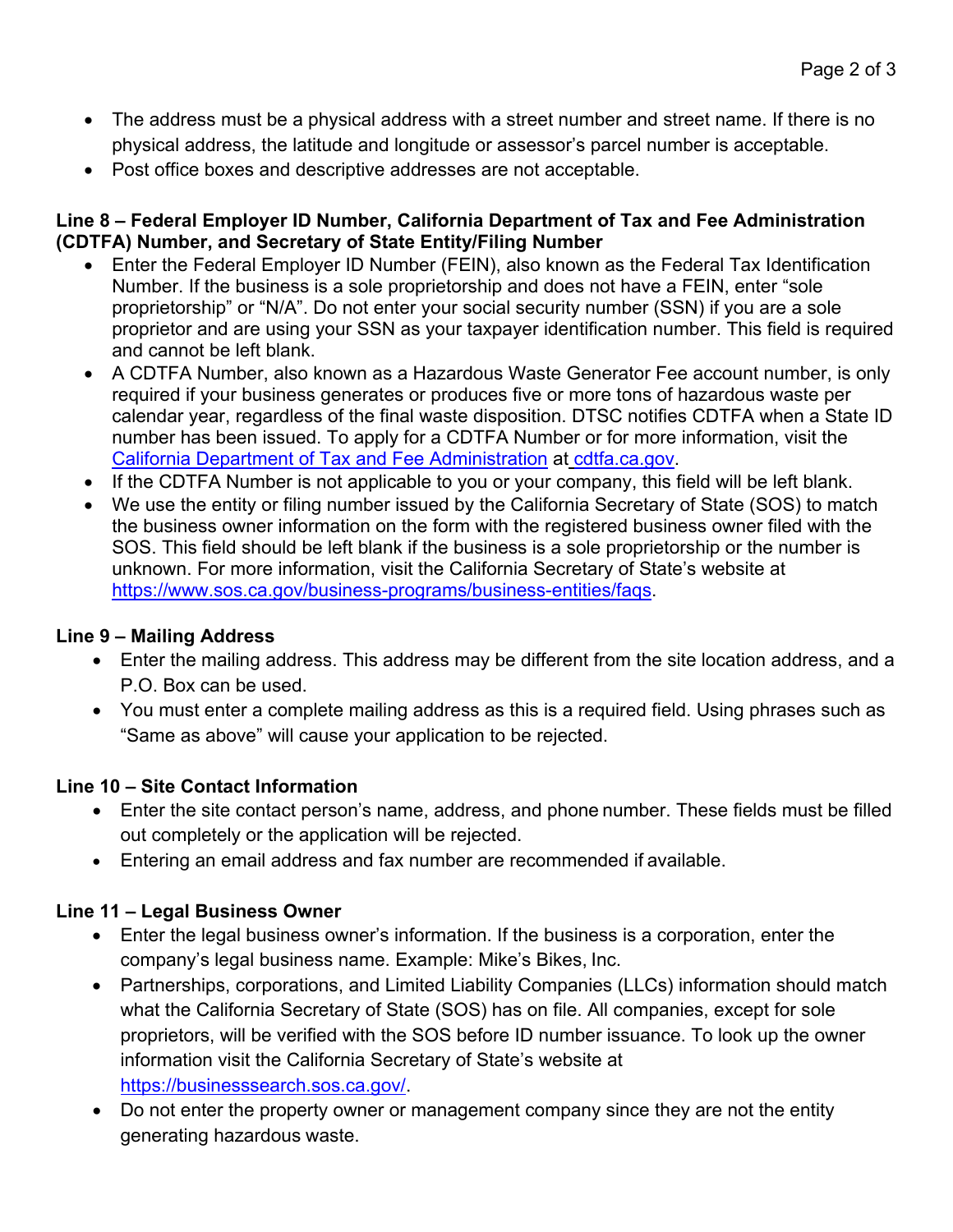- DTSC *does* allow a change in ownership to an immediate family member (such as a parent to child, or spouse to spouse) without issuing a new permanent State ID number.
- If there has been a change in ownership, you must apply for a new permanent State ID number.

## **Line 12 – Standard Industrial Classification (SIC) Code for the Site**

- Enter your 4-digit Standard Industrial Classification (SIC) Code. The SIC Code best describes your company's primary business activity. To search for your SIC Code visit the U.S. Department of Labor's website at<https://www.osha.gov/pls/imis/sicsearch.html.>
- The SIC Code is a required field and cannot be left blank.

### **Line 13 – Certification**

- The application must include a hand-written digital or electronic signature of an owner, officer, or employee of the business, or an *authorized* consultant.
- Enter the date, name, title, and phone number of the person who is signing.

### **Application Submission**

- Email (An email submission is recommended for trackability.): [IDNumber@dtsc.ca.gov](mailto:IDNumber@dtsc.ca.gov)
- Postal Mail (DTSC does not confirm receipt of mail.): Department of Toxic Substances Control OEIM - Business Operations Unit, 11th Floor P.O. Box 806 Sacramento, CA 95812-0806
- Fax (DTSC does not confirm receipt of faxes.): (916) 323-3500

### **Additional Information**

- The application processing time is up to 15 business days from the date your application is received by DTSC.
- To check the status of your permanent State ID number, visit the Hazardous Waste Tracking System at [hwts.dtsc.ca.gov.](https://hwts.dtsc.ca.gov/search)
- There are no fees to obtain a permanent State ID number.
- We recommend you make a copy of your application for your records as DTSC will not provide a copy of your completed application.
- Review your application for completeness and accuracy before submitting, as incomplete and inaccurate information on an application will be rejected.
- Newly issued permanent State ID numbers will receive a confirmation notice by mail.
- Reactivated or inactivated permanent State ID numbers will not receive written confirmation. You can check the status of your ID number at [hwts.dtsc.ca.gov.](https://hwts.dtsc.ca.gov/search)

Questions? Contact us at (800) 618-6942 or email us at [IDNumber@dtsc.ca.gov.](mailto:IDNumber@dtsc.ca.gov.)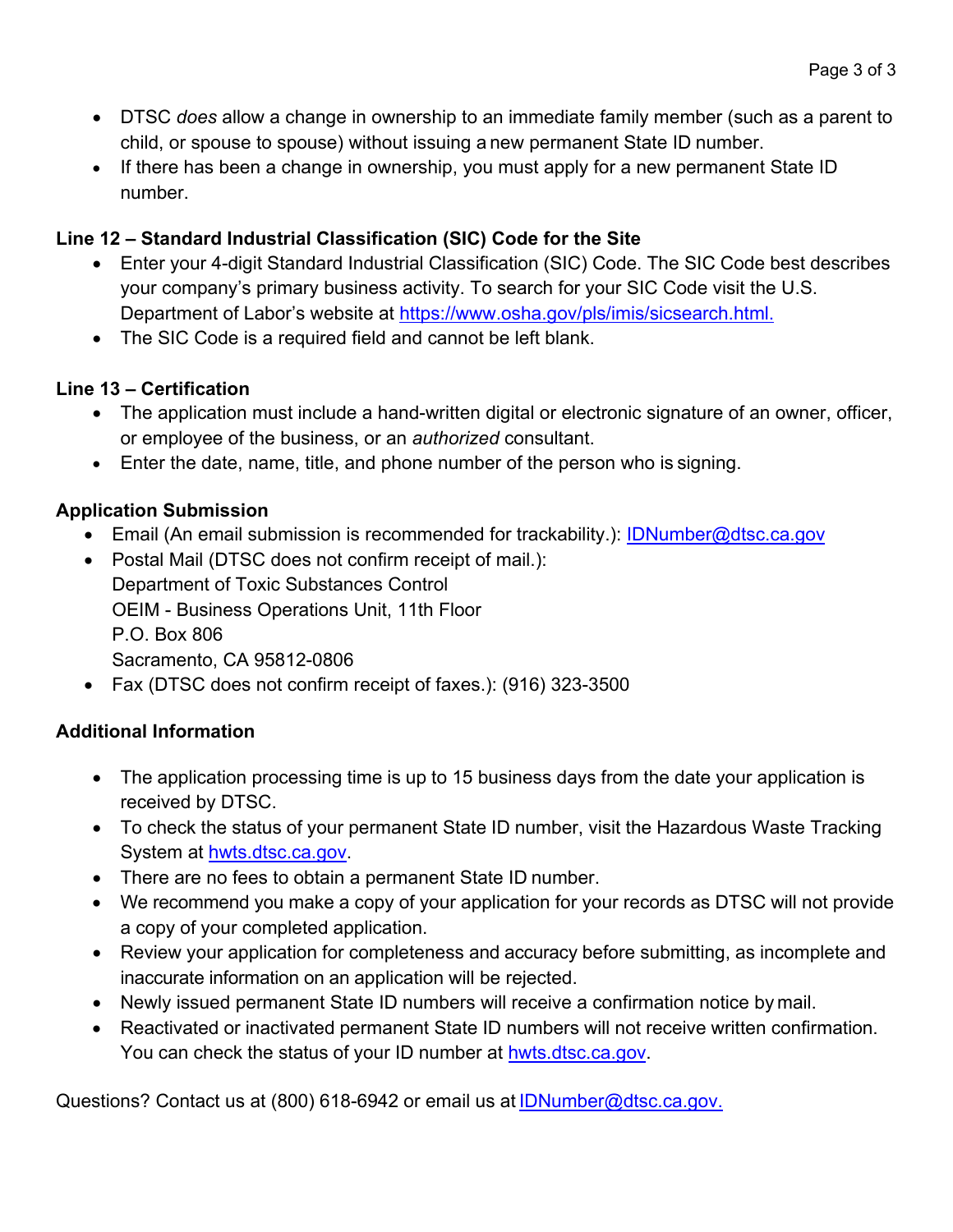State of CaliforniaCalifornia Environmental Protection Agency **PERMANENT STATE ID NUMBER APPLICATION** Department of Toxic Substances Control DTSC Form 1358 (Revision 12/2021) DTSC Form 1358 (Revision 12/2021)

**IMPORTANT: Please read the instructions before completing this form. Fill out this form completely and accurately. Incomplete and inaccurate forms will be rejected. All fields are required except those indicated as optional.**

| <b>NEW NUMBER REQUESTS.</b> Check all that apply                                                                                                     |       |                     |        |  |  |  |
|------------------------------------------------------------------------------------------------------------------------------------------------------|-------|---------------------|--------|--|--|--|
| 1. I am applying for a new permanent State ID number as a hazardous waste:                                                                           |       |                     |        |  |  |  |
| a) Generator (b) Transporter                                                                                                                         |       |                     |        |  |  |  |
| Reason for a new number:                                                                                                                             |       |                     |        |  |  |  |
| a) Never had a number $\Box$ b) Business moved $\Box$ c) Legal business owner changed                                                                |       |                     |        |  |  |  |
| CHANGES TO STATUS OR INFORMATION FOR AN EXISTING STATE ID NUMBER<br>For existing ID number (include the lettered prefix): __________________________ |       |                     |        |  |  |  |
| $\Box$ 2. I am updating the mailing address and/or contact information only.                                                                         |       |                     |        |  |  |  |
| $\Box$ 3. I am inactivating this ID number.                                                                                                          |       |                     |        |  |  |  |
| $\Box$ 4. I am reactivating this ID number.<br>$\Box$ 5. I am changing the business name only, no ownership change.                                  |       |                     |        |  |  |  |
|                                                                                                                                                      |       |                     |        |  |  |  |
| 6. a) Site/Facility/Business Name (include DBA): ________________________________                                                                    |       |                     |        |  |  |  |
| b) Business Type: Sole Proprietor Corporation Partnership LLC Other                                                                                  |       |                     |        |  |  |  |
|                                                                                                                                                      |       |                     |        |  |  |  |
| <b>Street</b>                                                                                                                                        |       |                     |        |  |  |  |
| City                                                                                                                                                 | State | ZIP Code North Code | County |  |  |  |
|                                                                                                                                                      |       |                     |        |  |  |  |
| b) CA Secretary of State Filing/Entity Number (if applicable):                                                                                       |       |                     |        |  |  |  |
|                                                                                                                                                      |       |                     |        |  |  |  |
|                                                                                                                                                      |       |                     |        |  |  |  |
|                                                                                                                                                      |       |                     |        |  |  |  |

| 9. Mailing Address: |              |                 |  |  |  |
|---------------------|--------------|-----------------|--|--|--|
| <b>Street</b>       |              |                 |  |  |  |
| City                | <b>State</b> | <b>ZIP Code</b> |  |  |  |